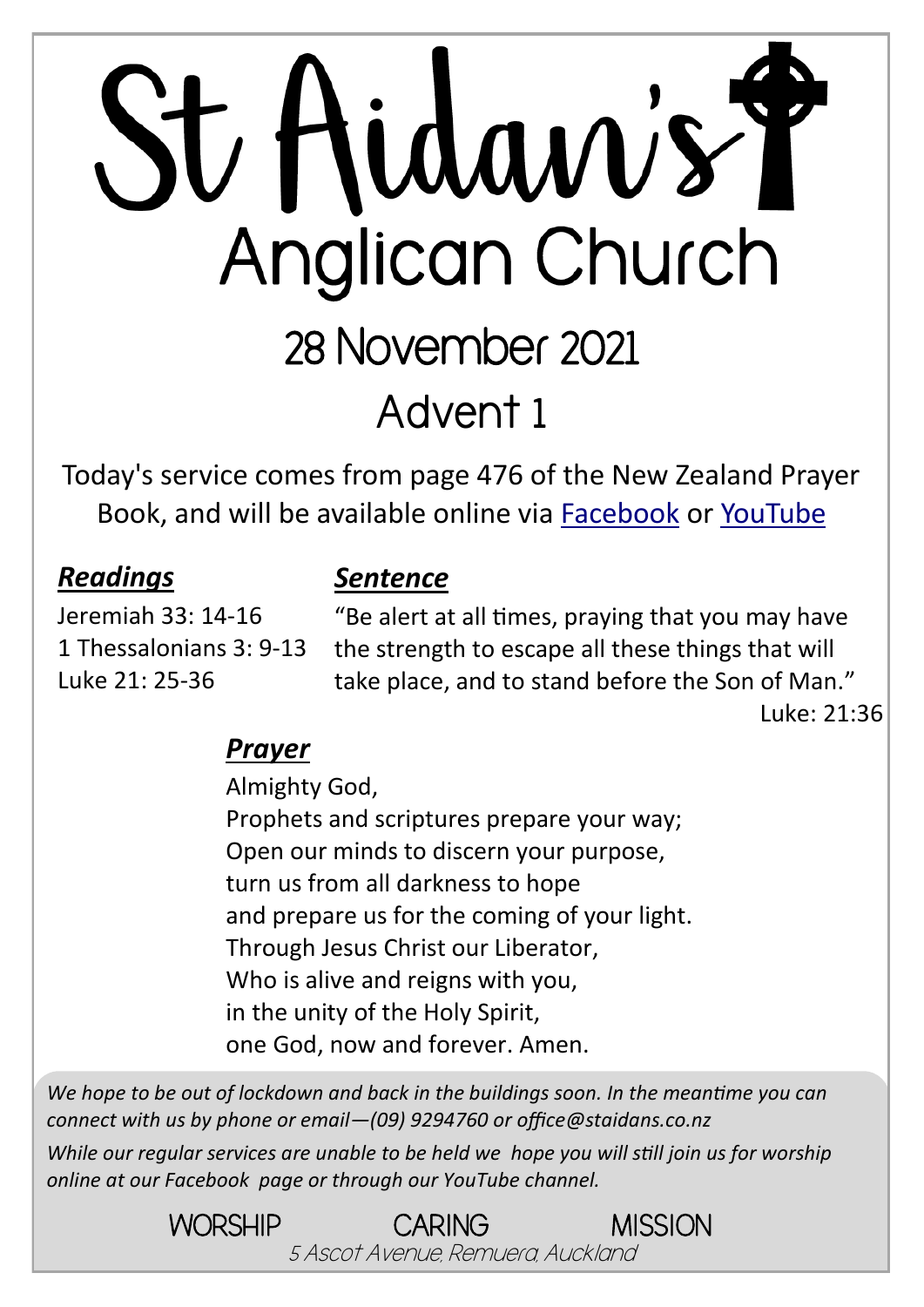# What's on at St Aidan's

# **Today**

**9am** - Kids' Church via Zoom.

**9:30am** - Sunday service via our [Facebook page\(](https://www.facebook.com/StAidansRemuera/)*www.facebook.com/ staidansremuera*) or [YouTube](https://www.youtube.com/channel/UCp1KTUD3GRs20GGAFeAZ7fQ)  [channel](https://www.youtube.com/channel/UCp1KTUD3GRs20GGAFeAZ7fQ) with Bishop Ross Bay preaching.

**10:15am** - Catch up over a cuppa via [Zoom online meeting ID:](https://zoom.us/j/94608668929?pwd=TkZLeU1MY2d5eUpqeTJ5WUJTRHlVUT09) 946 0866 8929, or via phone: +64 9 884 6780 with Passcode 1 #.

# This Week

**Mainly Music** - Wednesday 9:30am via Zoom. Contact Vicki for access.

**Prayer Meeting** - 9am Thursday prayer via Zoom. Enter the [Zoom](https://zoom.us/j/94608668929?pwd=TkZLeU1MY2d5eUpqeTJ5WUJTRHlVUT09)  [online meeting ID](https://zoom.us/j/94608668929?pwd=TkZLeU1MY2d5eUpqeTJ5WUJTRHlVUT09) as above.

# Next Week

**9am** - Kids' Church via Zoom. Contact Izzi for access.

**9:30am** - Sunday service via our [Facebook page\(](https://www.facebook.com/StAidansRemuera/)*www.facebook.com/ staidansremuera*) or [YouTube](https://www.youtube.com/channel/UCp1KTUD3GRs20GGAFeAZ7fQ)  [channel](https://www.youtube.com/channel/UCp1KTUD3GRs20GGAFeAZ7fQ) with Louise preaching.

**10:15am** - Catch up over a cuppa via Zoom. Enter the [Zoom online](https://zoom.us/j/94608668929?pwd=TkZLeU1MY2d5eUpqeTJ5WUJTRHlVUT09)  [meeting ID](https://zoom.us/j/94608668929?pwd=TkZLeU1MY2d5eUpqeTJ5WUJTRHlVUT09) as above.

#### **Prayers**

• Those in the community who aren't able to see signs of hope



- For peace and patience as Auckland slowly opens up, that we would be calm and not become anxious or frustrated
- All who are unwell at this time, those in hospital, those receiving medical treatment and all who have had surgery delayed

#### Priest Associate

Applications are now open for the ministry of Priest Associate for St Aidan's, with applications closing on 10<sup>th</sup> December. Please pray for candidates considering applying for this role, that they may carefully discern God's call on their ministry.

Application details and full information can be found [HERE.](https://aucklandanglican.org.nz/ministry-opportunities/priest-associate-st-aidans-remuera/)

### Our Daily Bread

The December/January edition of Our Daily Bread has arrived. If you usually pick up a copy from church and would like one sent out, please contact Anne in the office and we will arrange to get one to you.

Their daily devotional is also available via email or app - visit [odb.org](https://odb.org/subscription/nz/) for details.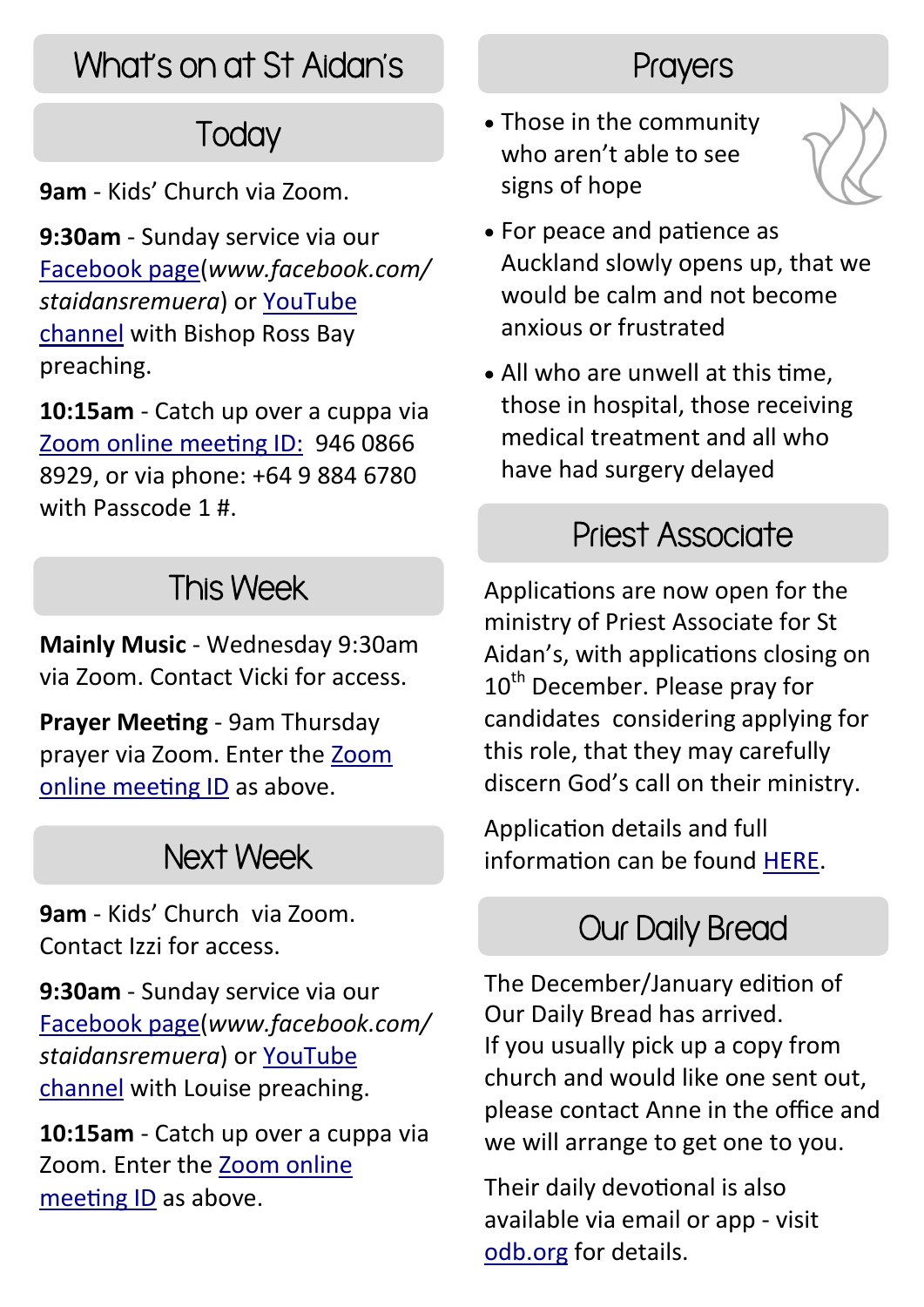# Looking Ahead

Whilst there is still a lot of uncertainty it appears that we may be able to hold our first church service back in the building on  $12<sup>th</sup>$ December. Details about what that will look like will be provided closer to the date and as we receive further guidance from the Diocese.

We also hope to hold our popular carolling in the community on  $16<sup>th</sup>$ December (we have even had a request from a retirement village!)

Our recent AGM elected a new Vestry for 2022 comprising of: **People's warden:** Desré Simpson **Synod Reps:** Julie Barnes & David Jamison

**Vestry:** Jenny Haggitt, Liz Lim, Kumar Mather, James Parkinson, Mark Rushton

### Rosters for Dec/Jan

We are looking for help filling the rosters for liturgists, readers, AV, welcomers, and sidespeople once we return to worship services in person from 12<sup>th</sup> December. An email has been sent out, but if you have been missed off the list or forgotten to reply please contact Anne and let her know if/when/how you are available to help.

# Jams & Preserves for sale

Anne Priestley has a range of jams and preserves available which she is selling as a



fundraiser for our Garage Sale which had to be cancelled.

An updated list of preserve types, sizes and prices can be found [HERE](https://www.staidans.co.nz/wp-content/uploads/2021/11/Preserves-Nov-2021.pdf) or contact Anne directly 524 2452 [anne.priestley@gmail.com](mailto:anne.priestley@gmail.com?subject=Preserves)

### Home Appliances

Incoming Vestry Thanks to a very kind donation we have some near new appliances available for sale to make up for some lost Garage Sale revenue. **Dishwashers, stoves, and a washing machine are** available.

> Contact John Glenie **0274 820 800 or 520 2386** to make an offer.

### A Journey of Hope

"A Journey of Hope 8.30pm this Sunday 28 November, on [Holy](https://auckanglican.us13.list-manage.com/track/click?u=cc3de34ff9daeae0babfb3755&id=09dad62567&e=97b758f57d)  Trinity Cathedral'[s YouTube channel.](https://auckanglican.us13.list-manage.com/track/click?u=cc3de34ff9daeae0babfb3755&id=09dad62567&e=97b758f57d) This online service is an opportunity to mark the beginning of Advent together. All are welcome to join this

celebration as we enter the period of waiting for the light of Christ to come into the world. Read more [here.](https://auckanglican.us13.list-manage.com/track/click?u=cc3de34ff9daeae0babfb3755&id=2de7ba2563&e=97b758f57d)